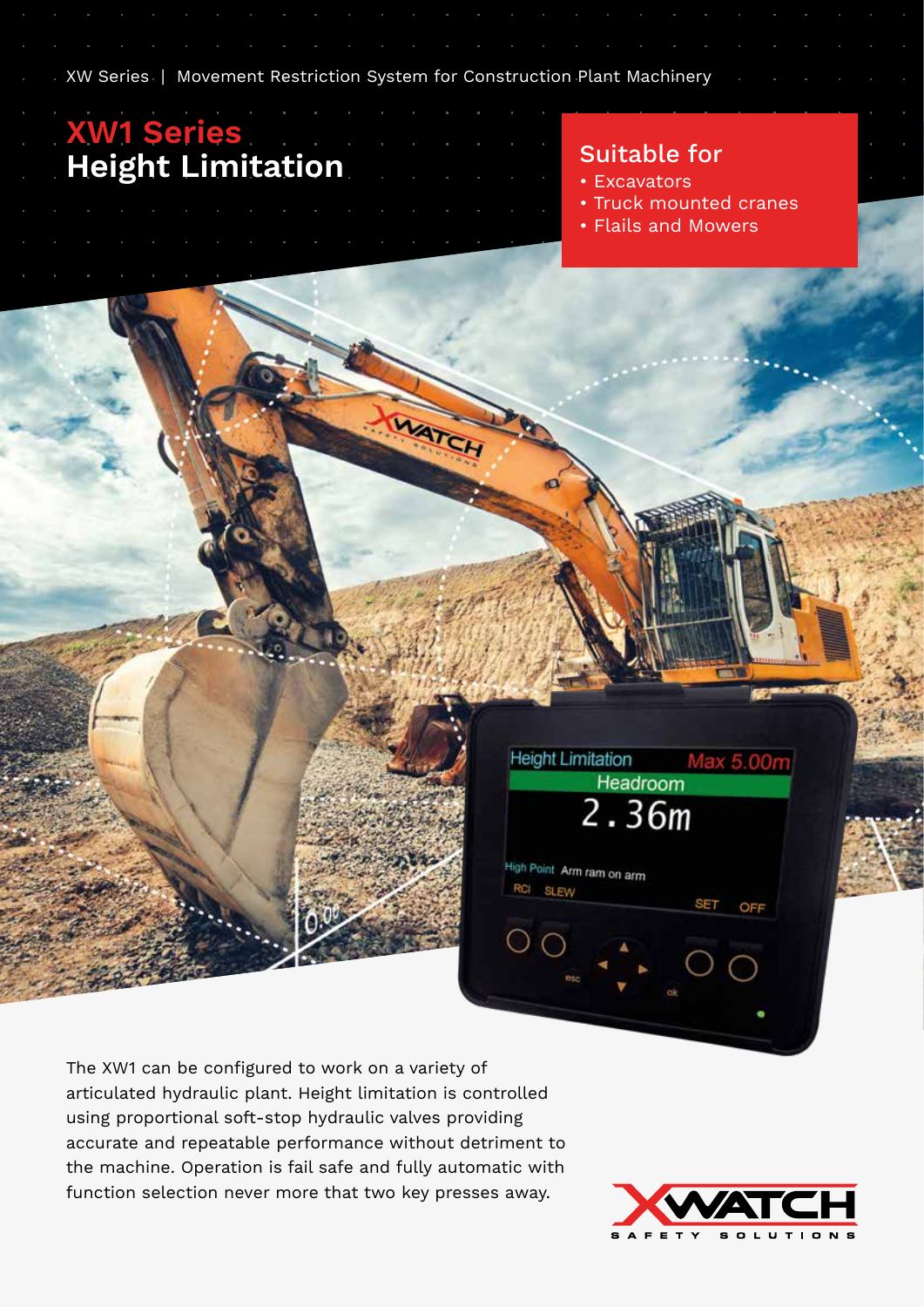# **XW1 Height Limitation**



All motions are individually controlled with ramped slow down on approach and soft-stop. There is no machine 'bounce', overshoot, or undershoot. An optional chassis sensor can be installed to correct for terrain slope.





A height limit can be either manually keyed in or set automatically by positioning the machine equipment and pressing HERE.

Set up is simple, quick, and can be protected with an optional access key switch.

All settings are retained and will be active on start-up.

Additional tools need to be in their least favourable position when a limit is set.

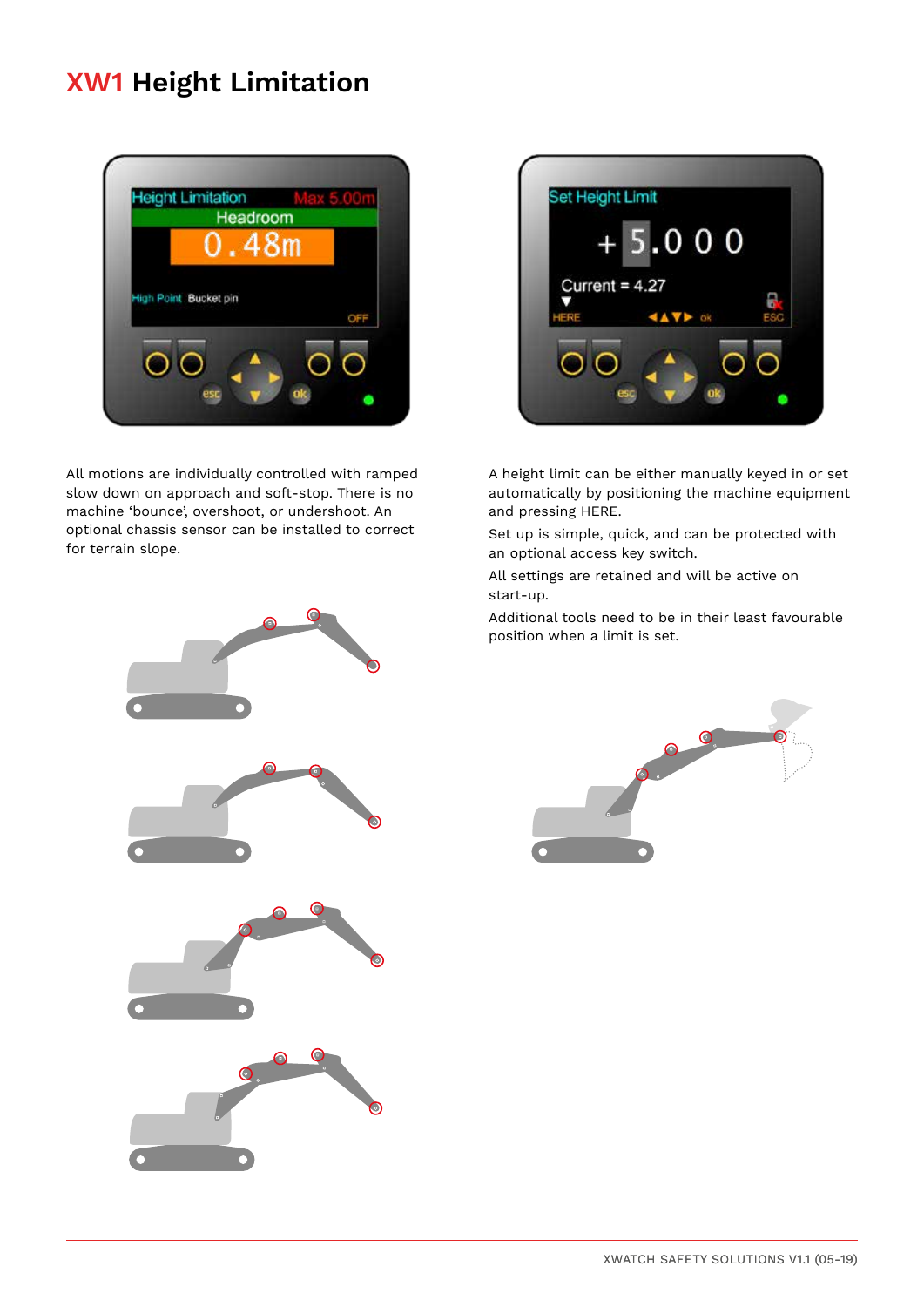## **XW1 Height Limitation**

## **Base system**

Major components carry a **five year** guarantee excluding mis-use and physical damage.

#### **IO Controller**

Solid state, fully potted IP67, mounted in pump or engine bay. 4 x analogue inputs. 8 x digital inputs. 12 x output. All with full electrical protection and diagnostics, 2 x CAN bus. 11 - 30VDC. Manual key override for motion control valves. <10mS program cycle time for accurate response.

### **Display**

Solid state, IP65, RAM mount to window or dash. 4.3" or 2.8" backlit colour LCD. 7 x backlit, tactile keys. 1 x CAN bus. 11 - 30VDC.

#### **Angle sensors**

Compact solid state 3 axis accelerometer with gyro compensation. Stainless steel, IP67. CAN J1939. Steel mounting bracket. Can be mounted anywhere on the front end equipment in any orientation. Direct drive performance.

Up to three articulations can be monitored with the addition of chassis attitude.

#### **Hydraulics**

Custom made super compact aluminium PWM proportional sandwich valve available in 2, 4, and 6 valve manifolds.

#### **Cabling**

Industry standard multi-core screened with M12 connectors.

# **Options**

| <b>Access key switch</b> | Prevents/allows setting changes                                                         |
|--------------------------|-----------------------------------------------------------------------------------------|
| <b>Beacon</b>            | Height limit active indication                                                          |
| <b>Reeling drum</b>      | Monitors telescopic arm extension<br>(single proximity switch detection also available) |
| <b>Platform sensor</b>   | Monitors chassis pitch and roll angles                                                  |
| Data Logger              | CAN bus mounted event recorder with SD card                                             |
| <b>12VDC Valve coils</b> | No cost option for smaller machines                                                     |